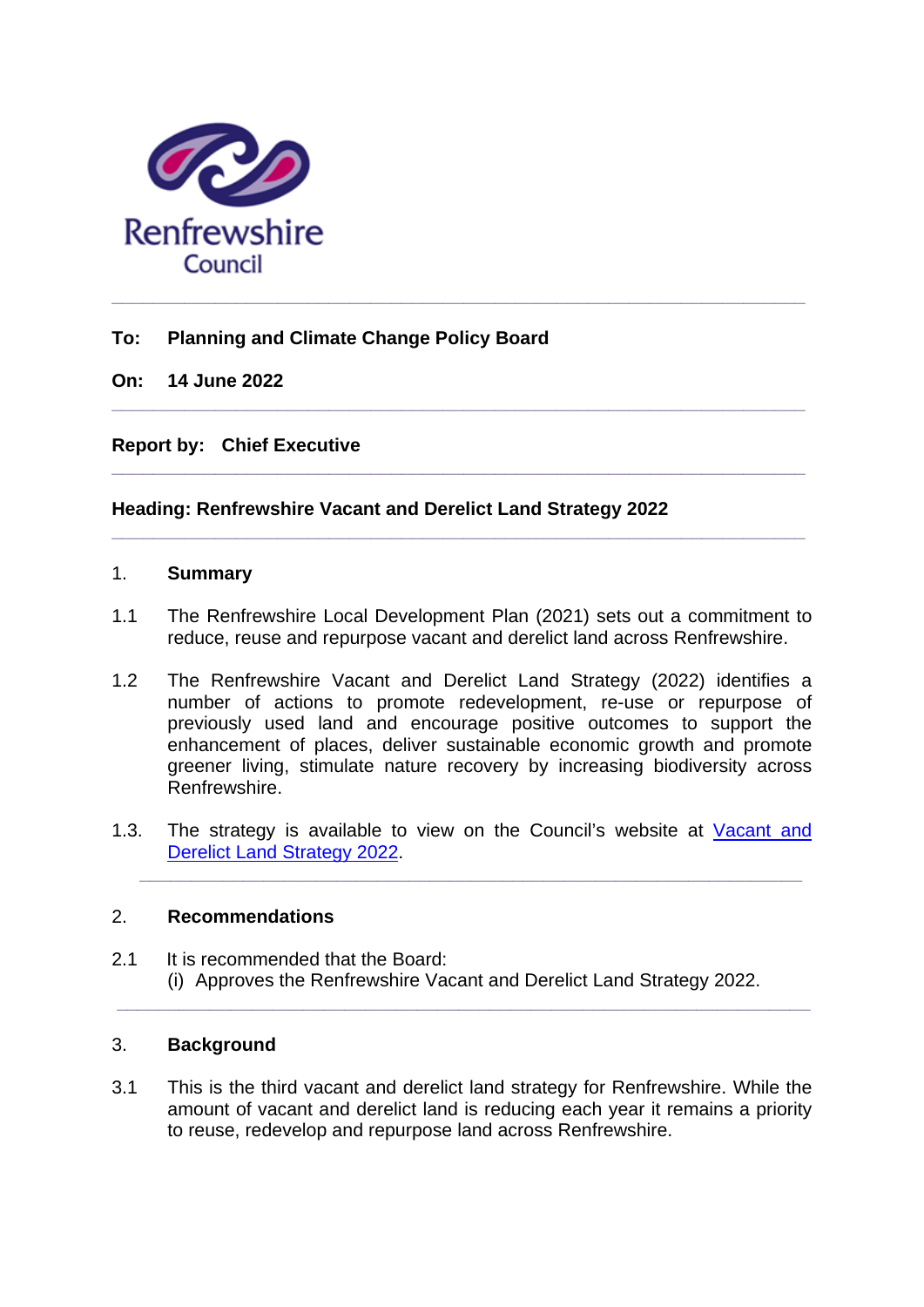- 3.2 The Renfrewshire Vacant and Derelict Land Strategy 2022 sets out actions which will contribute to making Renfrewshire a more sustainable place and continuing to reduce the amount of vacant and derelict land. The implementation of these actions aim to secure positive effects for biodiversity by greening local environments, having better, healthier and more vibrant neighbourhoods, creating new employment opportunities and assisting in mitigating the effects of the climate crisis.
- 3.3 The strategy identifies five key themes and a series of related actions. The five themes are:
	- Infrastructure-first approach to investment to support sustainable inclusive economic growth and unlock development potential of stalled sites;
	- Prioritise development on brownfield and previously used land:
	- Local Living supporting development in and around our town and village centres;
	- Consider the potential of innovative delivery mechanisms; and
	- Support nature positive places that will be more resilient to the impacts of the climate crisis and support the recover and restoration of our natural environment.
- 3.4 Renfrewshire's vacant and derelict land is monitored each year through the preparation and submission to the Scottish Government of the Scottish Vacant and Derelict Land Survey (SVDLS).
- 3.5 The Renfrewshire Vacant and Derelict Land Strategy will be reported biannually to the relevant Council Board.

**\_\_\_\_\_\_\_\_\_\_\_\_\_\_\_\_\_\_\_\_\_\_\_\_\_\_\_\_\_\_\_\_\_\_\_\_\_\_\_\_\_\_\_\_\_\_\_\_\_\_\_\_\_\_\_\_\_\_\_\_\_\_\_\_\_\_\_**

## **Implications of the Report**

- 1. **Financial** The extent and details of the additional duties is still to be confirmed.
- 2. **HR & Organisational Development** None.
- 3. **Community/Council Planning –**

Reshaping our place, our economy, and our future – The Renfrewshire Vacant and Derelict Land Strategy 2022 sets out a series of actions to reduce the amount of vacant land which has the potential to regenerate neighbourhoods, improve local environments and create new employment opportunities**.** 

- 4. **Legal** None.
- 5. **Property/Assets** None.
- 6. **Information Technology** None.